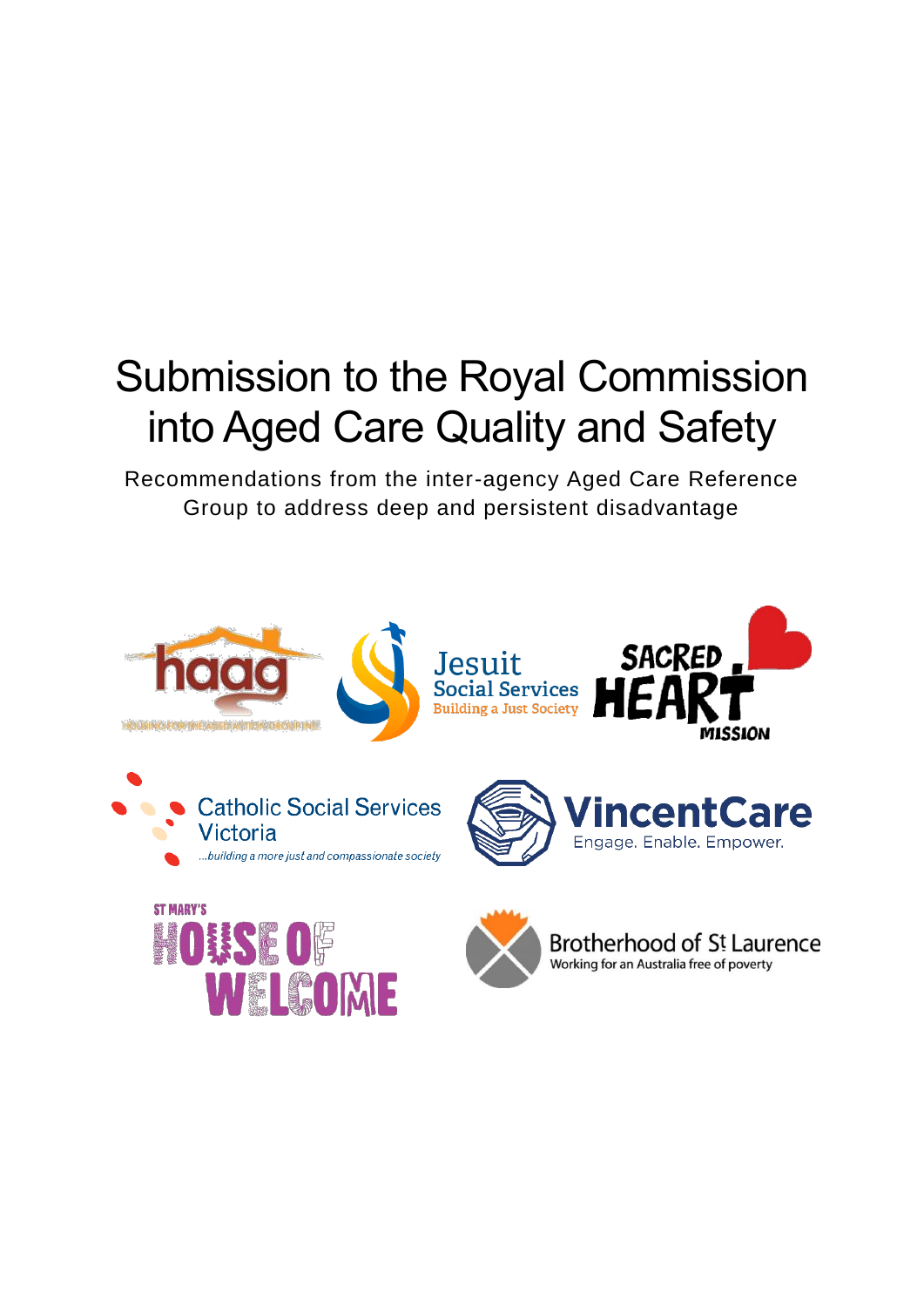## Recommendations

- 1 Enable earlier access to aged care services for people who are prematurely aged
- 2 Introduce Interim Home Care Packages to provide immediate, flexible supports for older people who are homeless or at risk of becoming homeless
- 3 Broaden the types of services that can be funded under Home Care, including case management for older people experiencing deep and persistent disadvantage
- 4 Introduce a new supplement (in line with the tightly defined Homelessness Supplement), targeted towards specialist service providers, that recognises the additional resources required to provide care for people experiencing deep and persistent disadvantage
- 5 Ensure any new funding model, such as the Australian National Aged Care Classification (AN-ACC), adequately incentivises services for people experiencing deep and persistent disadvantage
- 6 Support the Aged Care Quality and Safety Commission to understand and define the distinctive service offering and approach needed for people experiencing deep and persistent disadvantage, including greater risk, acceptance of harm minimisation and complex social and personal care strategies.

## Introduction

1

All older people in Australia should enjoy the same high standards of care. Unfortunately, this is not the case for many older people who experience **deep and persistent disadvantage**.

This category of deep and persistent disadvantage describes any older person suffering from the effects of poverty, trauma and/or social isolation, homelessness, and anyone with reduced capacity to live independently or without informal support/s from family, friends or carers.

We estimate that there are over 18,000 older people in Australia<sup>1</sup> experiencing this type of disadvantage who cannot readily access aged care or who are not welcome in many services. These older people have much to offer, but they also have special aged care needs stemming from a lifetime of disadvantage.

 $1$  This Reference Group has drawn this figure from available homelessness and poverty datasets. We note that there is no direct way to compare available data. Information on deep and persistent disadvantage is scarce. However, these datasets can allow us to calculate an approximate figure of the total number of older people in Australia experiencing the issues we outline in this submission.

In Australia, the rate of older persons experiencing homelessness increased from 26 persons per 10,000 people in 2011 to 29 in 2016 [\(ABS 2016\)](https://www.abs.gov.au/ausstats/abs@.nsf/mf/2049.0). Data from the Australian Institute of Health and Welfare shows that time spent in homelessness services has increased significantly, from 18 to 27 days [\(AIHW 2019\),](https://www.aihw.gov.au/reports/australias-welfare/homelessness-and-homelessness-services) suggesting that older people are presenting with more complex issues that take longer to resolve. It may also indicate that people are experiencing greater difficulty securing housing after crises. A significant number of older people are a step away from crisis. According to the Australian Council of Social Service 11.6% of people aged over 65 live in poverty (where the definition is 50% of median incomes) [\(ACOSS 2020\)](http://povertyandinequality.acoss.org.au/wp-content/uploads/2020/02/Poverty-in-Australia-2020_Part-1_Overview.pdf). For older renters the poverty rate is even higher at 43.4%.

Using this data, we can estimate that anywhere between 60,000 and 400,000 older people may experience disadvantage (as defined as homelessness or poverty). Our figure is considerably lower as we are primarily concerned with the intersection of different types of disadvantage and their impacts.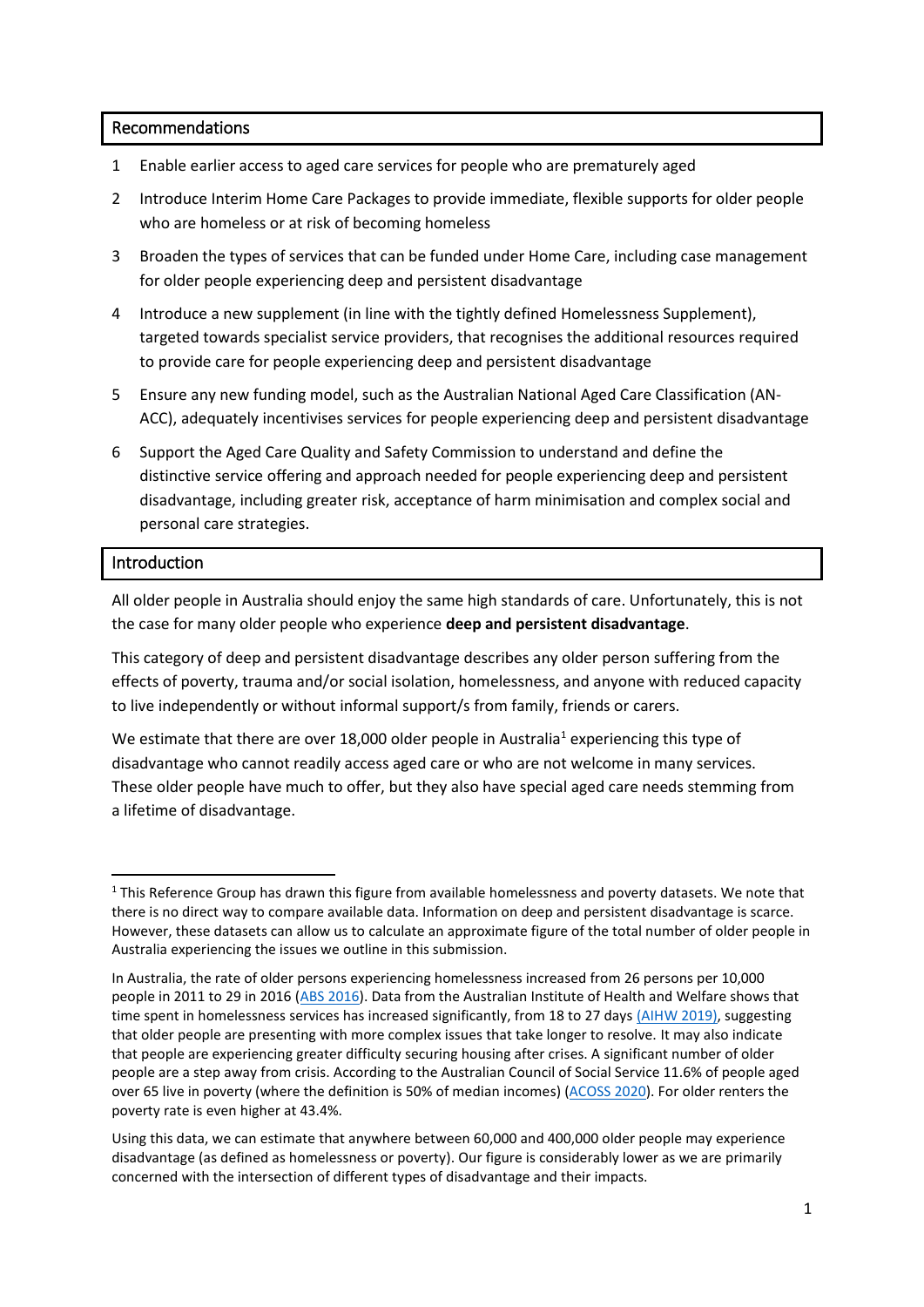# Who are we?

We are a group of providers, advocates and researchers proudly committed to supporting all older people to live their best lives and age with dignity and respect. This submission is the result of consultations with a broad range of organisations, including the Brotherhood of St Laurence, Catholic Social Services Victoria, Housing for the Aged Action Group (HAAG), Jesuit Social Services, Prague House, Sacred Heart Mission, St Mary's House of Welcome and VincentCare. We seek to work with the Royal Commission and the government to ensure that this growing cohort, who experience inequity because of poor access, poor understanding and poor experiences within the aged care sector, receives the services and supports that they need.

We specialise in service delivery to the most disadvantaged older people in Australia, employing specialist practice approaches, including a commitment to harm minimisation and social inclusion. Our organisations understand that the model of care required for disadvantaged individuals differs greatly from that of the general population. We engage with and support individuals and groups experiencing deep and persistent disadvantage as part of our mission to help those in need achieve the best possible outcomes and live with agency, dignity and respect.

# Who are our clients?

Our clients are older people disadvantaged as a result of:

- complex, often lifelong, histories of significant disadvantage, including trauma, poverty, homelessness or insecure accommodation (including both private rentals and social housing), institutionalisation, mental health concerns, disability, substance abuse and/or substance abuse disorders, or a combination of these issues
- engagement with the justice system, including older inmates and prison leavers
- social and/or cultural dislocation, including refugees and new migrants
- family violence and elder abuse (both victims and perpetrators)
- child abuse, sexual abuse and/or out of home care
- premature ageing or complex healthcare needs
- non-participation and/or exclusion from society, communities and services
- very little or no support from friends or family members.

These factors lead to deep and persistent disadvantage, which impacts people's social mobility and connections, living skills, emotional regulation, resources, health and ability to engage with services. This results in a group of people who have complex and multiple needs that cumulatively impact their capacity to access services and to engage with long-term solutions to meet those needs. This group can also be 'invisible' to society. Illustrative case studies are profiled in **Appendix A**.

People with histories of disadvantage are also more vulnerable to premature ageing and related conditions. In our experience, this cohort presents with needs comparable to the Aboriginal and Torres Strait Islander community (who are eligible for aged care services from the age of 45). Although there is already some recognition of premature ageing for older people experiencing homelessness, eligibility issues across this diverse cohort are not well recognised or addressed.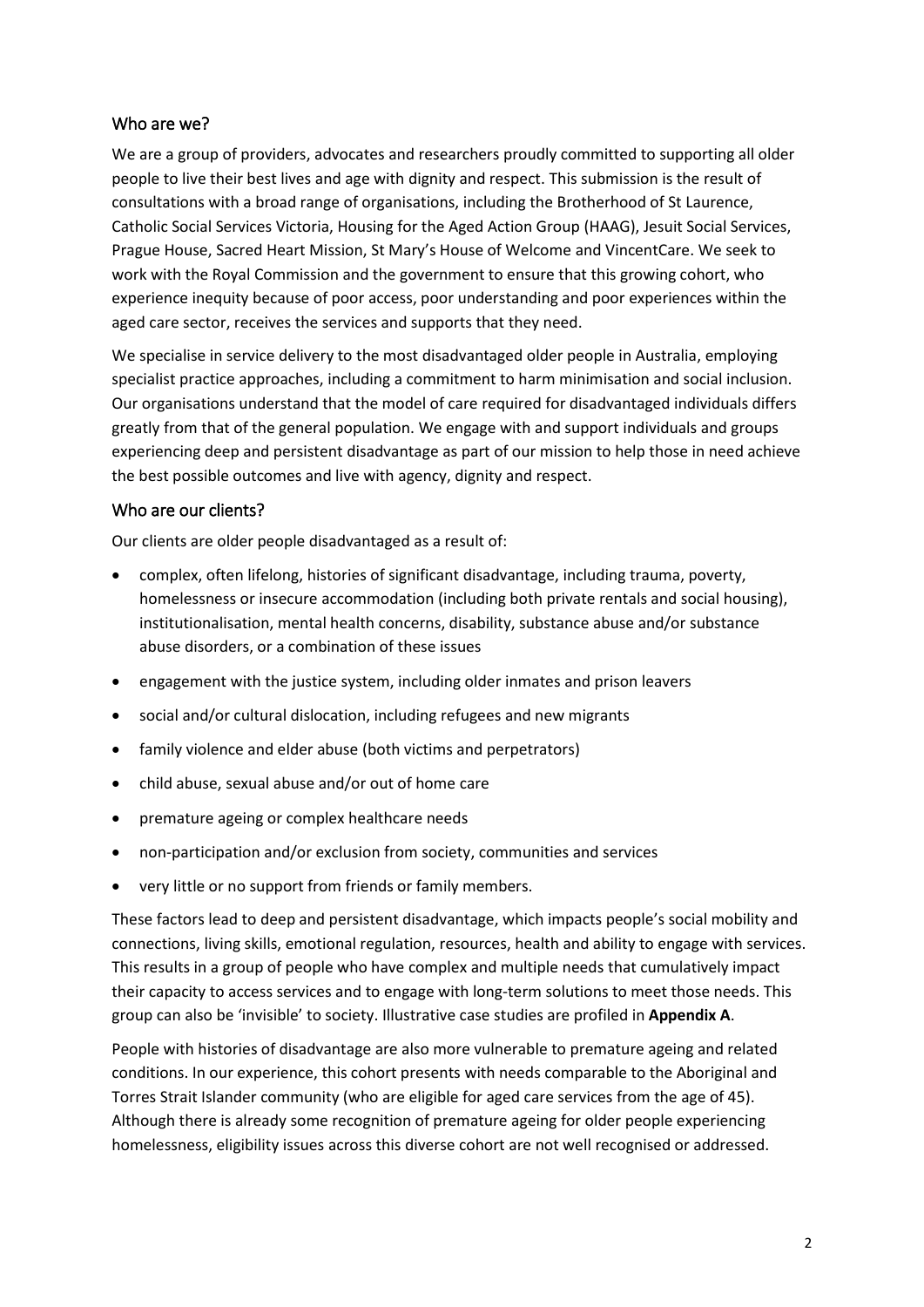# What is needed?

We are pleased by the work done to date by the Royal Commission and note that the Commission has heard evidence about the diversity of people receiving aged care. We are, however, writing as a group concerned to ensure that people experiencing deep and prolonged disadvantage are considered in the Final Report and recommendations.

There are six areas in particular where we consider that mainstream service offerings and funding do not best support this cohort, and we invite the Royal Commission to consider the following issues and potential solutions.

# 1 Redefine aged-based access to services

People experiencing disadvantage often experience age-related conditions at a younger age as a result of their histories. We recommend eligibility criteria for aged care services for this cohort be in line with those for Indigenous Australians, where people aged 45 and over can access services. We acknowledge that premature ageing is well understood for people experiencing homelessness, where people aged 50 and over can access services. Yet, many older people who are prematurely aged still cannot access age-appropriate services unless they are in crisis.

# 2 Introduce Interim packages to support individuals who are homeless or at risk of homelessness

Our clients may be in precarious situations, including homelessness, insecure or inappropriate accommodation and leaving prison. These circumstances require an immediate response to avoid significant poor outcomes where people's needs are not met. In our experience, people cannot afford to wait for an Aged Care Assessment Team (ACAT), while Transition Care is often inappropriate, or unavailable unless people have had a hospital stay.

Additionally, once an individual identifies a service, if there is not a quick assessment or referral, they will often not re-engage or return to the service for follow-up appointments. For people facing homelessness or at risk of homelessness, receiving proactive supports at, or before, crisis can slow or avert the deterioration of their health and social condition and reduce their needs in the long run.

Examples of people at risk of homelessness include people (aged over 45) who are:

- leaving a violent partner or experiencing elder abuse
- re-entering society after a period of incarceration
- leaving an institution, such as a mental health facility or drug and alcohol service
- living in insecure or inappropriate accommodation (including private rentals or social housing)
- for whatever reason, experiencing poverty and at high risk of losing their home.

We propose that a new **Interim Home Care Packages Program** would best support older people experiencing deep and persistent disadvantage while they are waiting for assessment and/or services. This program would enable selected providers to support at-risk older people to access appropriate housing and wrap-around services and address their aged care needs. Availability of holistic supports would also reduce use of residential aged care before it is absolutely necessary. Interim Packages should remain in place until the person receives an appropriate Home Care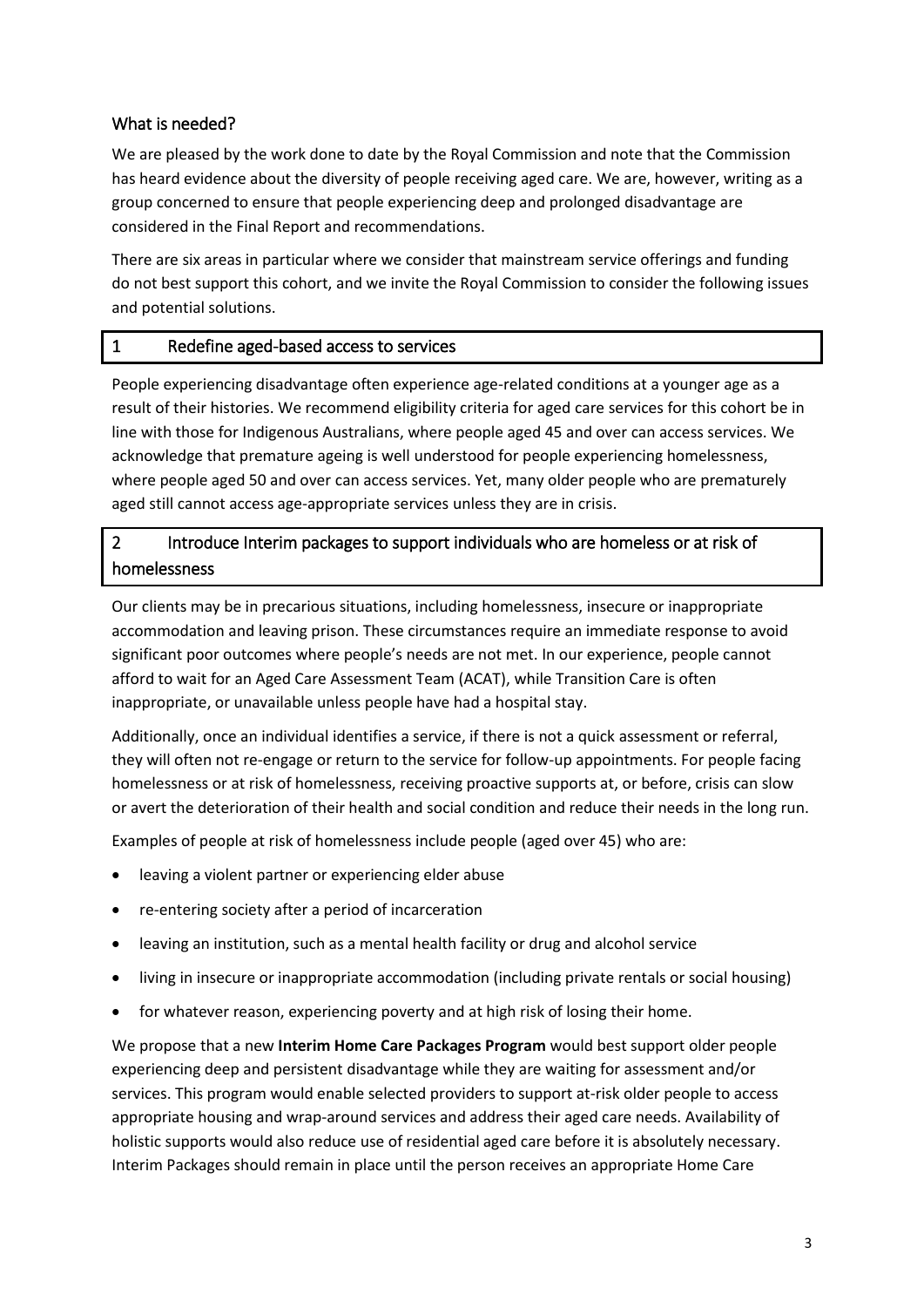Package receives a Commonwealth Home Support Programme (CHSP) funded service, or is determined to be ineligible.

The duration and amount of additional funding provided under any new program aimed at the most disadvantaged could be consistent with the Short Term Restorative Care (STRC) Program.

Making Interim Home Care Packages available through a limited set of specialist providers (and for a defined cohort of consumers) would:

- ensure that the program is appropriately targeted and limit its cost
- be consistent with the government's policy approach to other people at significant risk.

# 3 Broaden the types of services that can be funded through a Home Care Package including support for higher levels of case management for people who experience deep and persistent disadvantage

Older people experiencing deep and persistent disadvantage often require a higher level of case management. This is because people may:

- have no in/formal supports (including family, friends and/or carers)
- have complex healthcare and personal needs
- have lower levels of acuity
- are less likely to engage with services because of distrust, previous experiences and/or feelings they are not welcome or understood (exacerbated by the fact that general/mainstream services are not equipped to identify and/or triage the types of services this group needs).

The services this group requires are different to the general aged care population. Examples of the types of unfunded services involved for this group include:

- organising and liaising around appointments (in all aspects of a person's life)
- transporting people to appointments
- coordinating all visits, case conferences and appointments
- overseeing medication compliance and/or connections with drug and alcohol services
- seeking out and negotiating accommodation solutions
- establishing trusting relationships between providers and clients
- assisting people with emotional regulation and community engagement; and
- supporting people rebuild relationships and re-unify with family and society.

The supports this cohort needs depend on the specific combination of their personal history and how they present. Often these services will need to continue even during long stays in hospital or drug and alcohol rehabilitation centres. Accordingly, the available service offerings need to be different and flexible.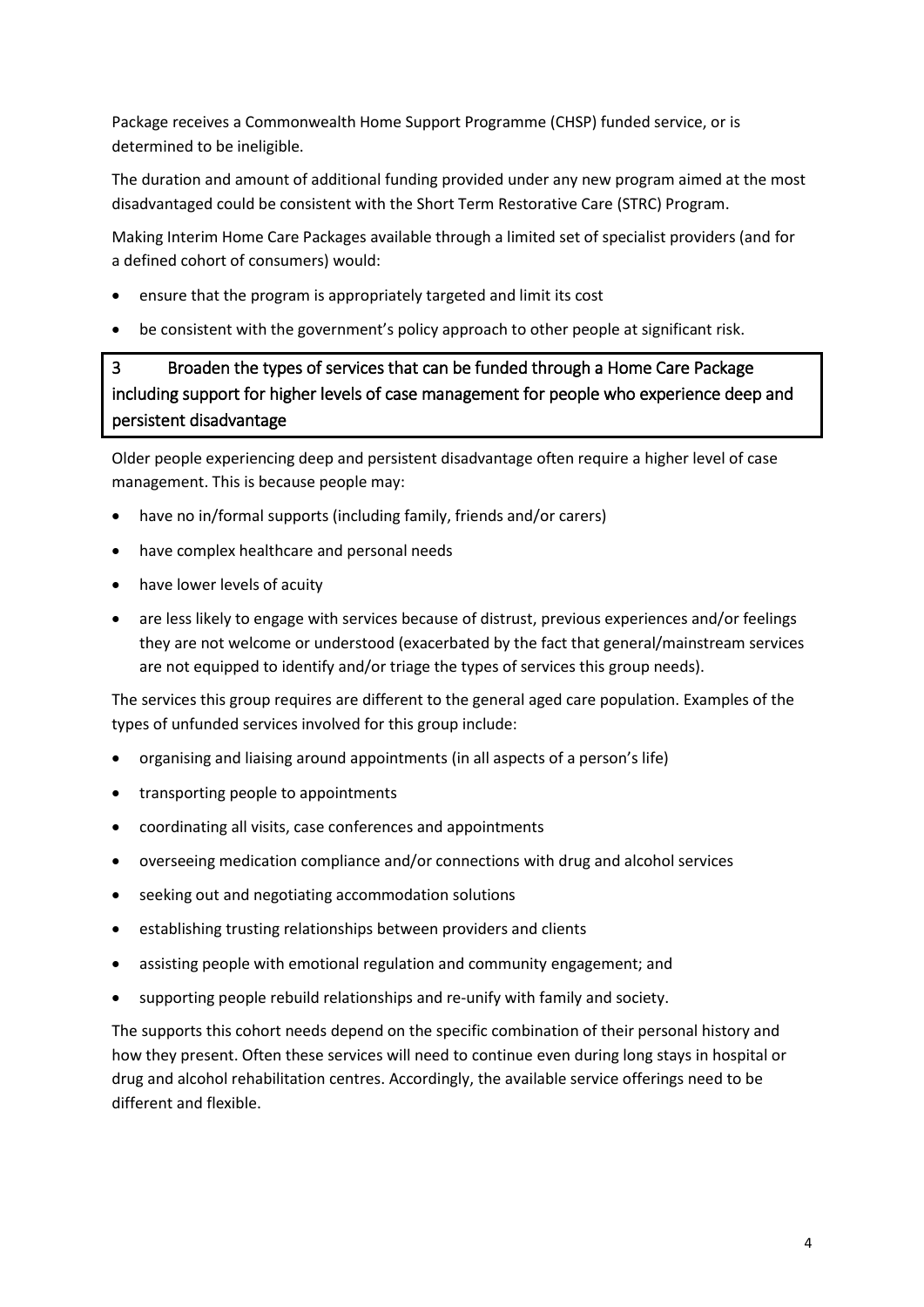For example, Neil<sup>2</sup> tries to organise an appointment at a medical service; Neil now lives by himself in social housing but has a long history of sleeping rough, underpinned by drug and alcohol abuse. When he arrives, due to his appearance and presentation, he is immediately treated differently by reception staff. Neil has also arrived late because of relying on public transport and confusing the appointment time. Neil becomes so frustrated by the delay and his perceived poor treatment that his behaviours of concern (like anger and verbal outbursts) are triggered. This scenario, which illustrates the types of tasks a case manager undertakes that are specific to people experiencing disadvantage, could be handled differently by specialist service staff.

Many mainstream services do some of these tasks, but overall such services are not profitable or marketable; nor are they readily definable or attractive to deliver.<sup>3</sup> As a result, specialist services predominantly cater to this cohort. Mission-driven organisations step into this gap and support people to manage in a similar way a person's next of kin would (although providers often cannot rely on a person's Home Care Package funds to support this work). Yet, offering these types of services is more expensive and challenging. Our staff require:

- skills in assertive outreach
- training in managing mental health and trauma (e.g. social work skills)
- extra supervision (given the vulnerability of clients)
- support and other systems and processes to mitigate carer fatigue and staff burnout.

While the services are more challenging to deliver, beneficial outcomes are significant. This type of care, delivered well, supports individuals to:

- achieve and maintain stable accommodation
- avoid incarceration or reincarceration

**.** 

- attend medical appointments, for better health outcomes and management
- avoid further deterioration of health or social outcomes
- manage addictions and/or mental health concerns.

Addressing these needs has a significant impact on the whole of a person's life; it is not just about enabling individuals to stay in their home longer but about enabling them to live their best lives and avoid further deterioration.

<sup>&</sup>lt;sup>2</sup> All case studies and examples in this submission are composites, drawn from experiences common to all members of this Reference Group, to avoid the risk of identifying individuals. This decision best respects our clients and their privacy.

<sup>&</sup>lt;sup>3</sup> The Reference Group notes that where case management services are funded from existing Home Care Packages there can also be inequitable outcomes, as these types of intensive, tailored supports are higher cost and can therefore reduce the resources available for other important supports (such as drug and alcohol counselling, occupational therapy, accommodation, and so on). We therefore note that funding for case management should either be block-funded or provided on top of existing packages for this cohort.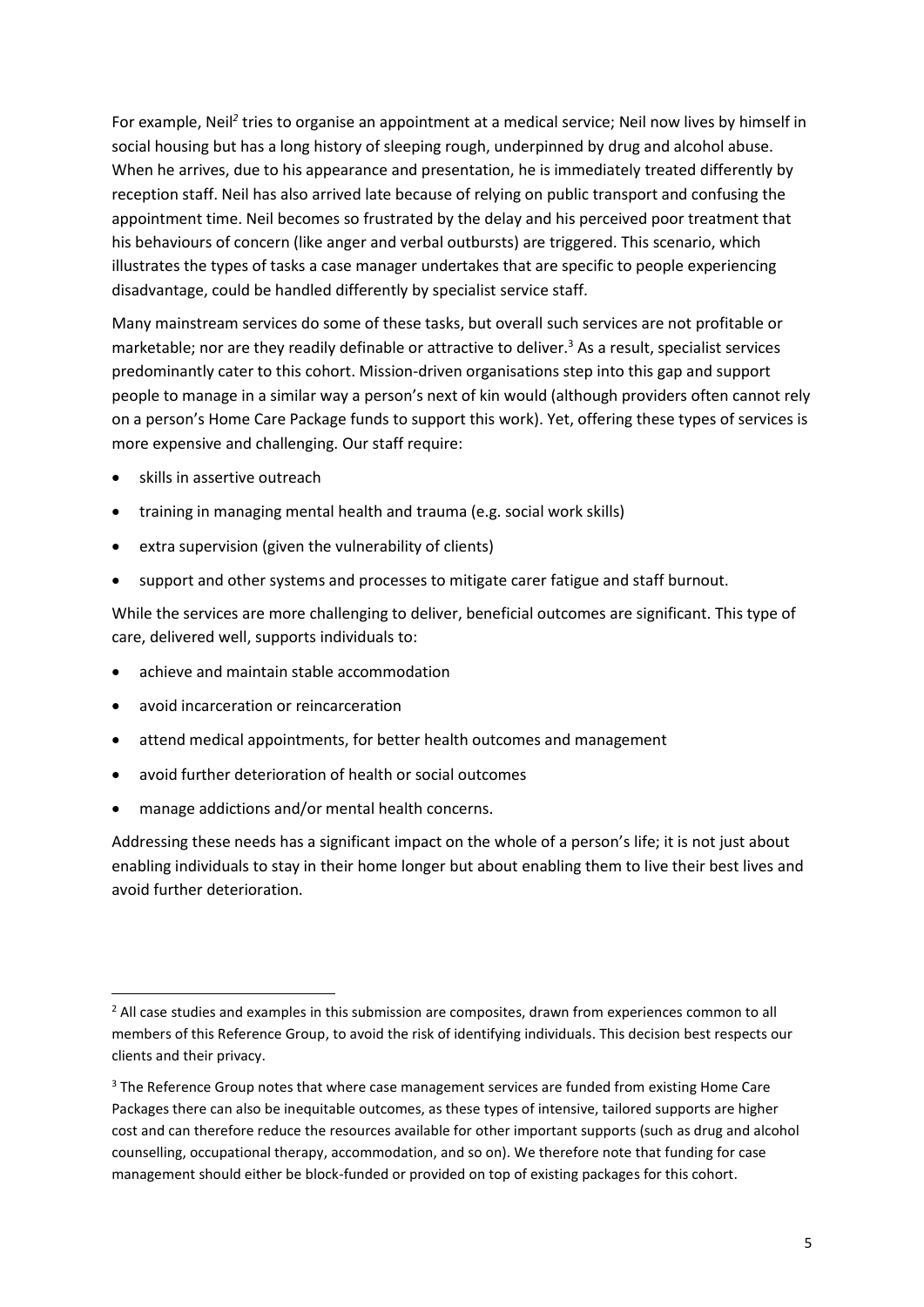# 4 Introduce a new provider supplement that recognises the additional resources required to provide care for people experiencing deep and persistent disadvantage

The government currently recognises the additional costs and different service models of providers delivering care to people with a history of homelessness through the Homelessness Supplement. The supplement supports specialist providers delivering care where more than half of the residents meet the viability expansion component and homelessness assessment criteria.

We believe a new, tightly defined supplement should be introduced to support specialist services providing care to people experiencing deep and persistent disadvantage (as outlined above). This approach recognises:

- that this cohort has diverse and distinctive care needs
- that these consumers are often not welcome in mainstream aged care services or may find it difficult to negotiate and secure a place there
- that delivery of care to this cohort can be higher risk and requires a higher risk tolerance. For example, many of our clients smoke, do not have strong emotional regulation or otherwise require care to be delivered in a fundamentally different way, that is more focused on harm minimisation and social connection than other aged care services.

# 5 Ensure that any new funding model adequately incentivises providers to deliver services to people experiencing deep and persistent disadvantage

We understand that a new funding model is currently being trialled in residential care: the Australian National Aged Care Classification (AN-ACC).

AN-ACC is proposed to have a higher fixed payment for services that deliver supports to people experiencing homelessness (and we recommend the expansion of subsidies as described above). However, we are keen to ensure that any new funding model does not act as a disincentive for mainstream aged care services to accept clients experiencing deep and persistent disadvantage and provide appropriate care.

Additionally, we recognise that specialist services, while the most appropriate place for the cohorts we work with, will not be available to all those who need them and/or in all locations. We therefore want to ensure that any new funding model properly incentivises and supports mainstream aged care providers. These providers also need to be able to accept and provide suitable care for clients that may not otherwise be attractive, for reasons including their low financial means, history of trauma/abuse, social isolation and challenging behaviours.

Many of our clients are high functioning in activities of daily living (that is, they are relatively physically able, mobile and are less impacted by age-related cognitive decline). Despite this, they have higher than average care needs, because of complex personal histories, anti-social behaviours, acquired brain injury (ABI), multiple comorbidities which impact on their physical health, poor emotional regulation, low trust in others (especially in positions of authority), and/or the fact that they may be triggered by a wide range of events or actions.

We hope new funding is contingent on provision of appropriate care and supports for this group.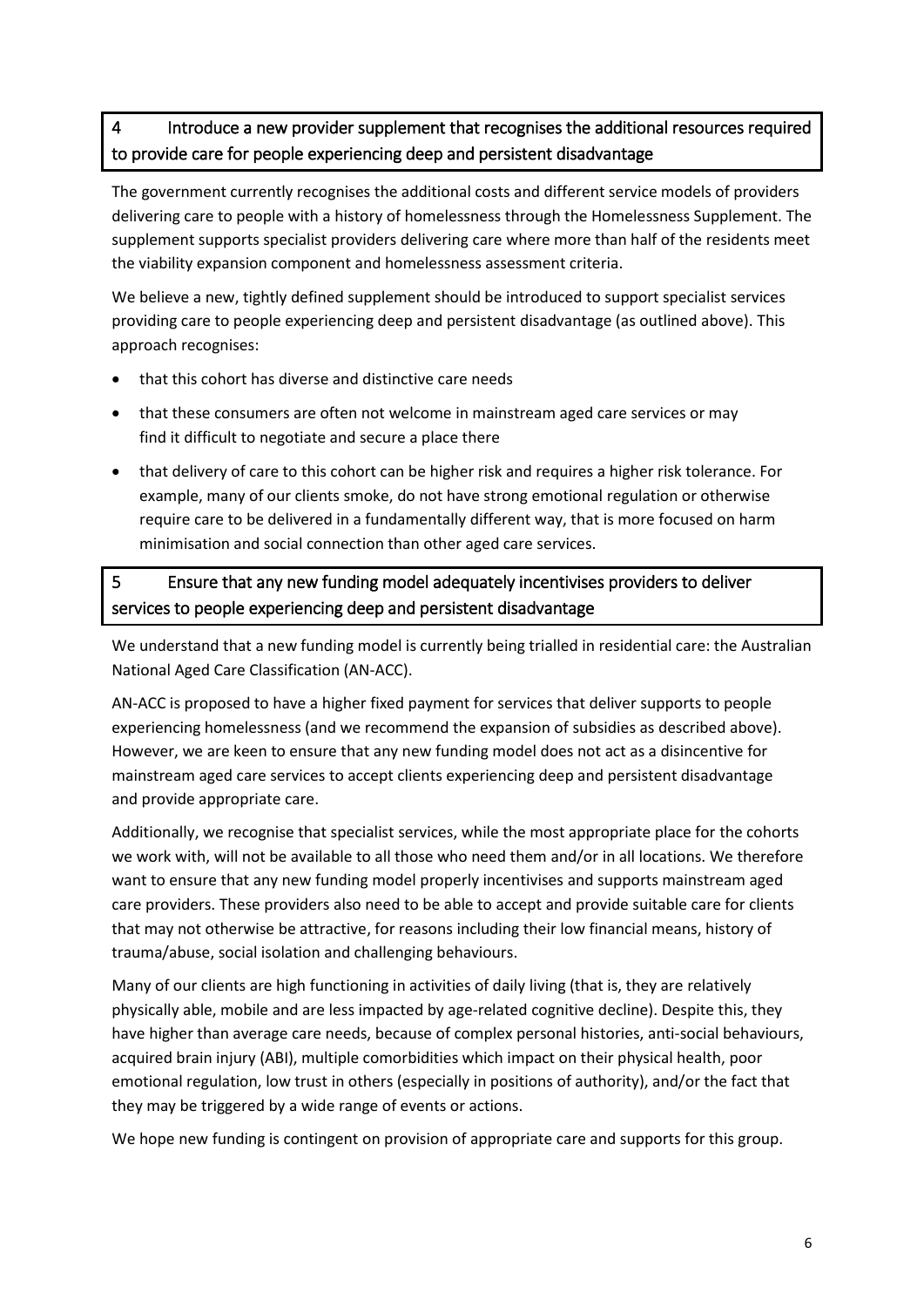6 Support the Aged Care Quality and Safety Commission to understand the unique service offering and approach needed for people experiencing deep and persistent disadvantage including higher risk tolerance and acceptance of harm minimisation

Service providers working with people experiencing deep and persistent disadvantage require a greater tolerance for risk than mainstream providers. Many such specialist providers focus on harm minimisation (rather than risk avoidance), behavioural support and social programs to address the complex, seemingly non-compliant behaviours typical of this cohort.

We would like to see a greater acceptance of harm minimisation strategies in accreditation and quality reviews by assessors, and further education and guidance for the assessment workforce about the special considerations of service delivery to this group of clients. The Commonwealth government's Aged Care Diversity Framework provides a solid foundation, but more can be done to recognise the diverse needs of older people experiencing or at risk of homelessness, and the impacts of a life lived in poverty.

Additionally, we strongly believe there is a need to define the care delivered by 'specialist providers' within the quality standards. Providers are currently able to claim they are a 'specialist service' without demonstrating a specialist service offer. This further disadvantages clients and those providers that do provide a tailored, flexible model of care. Criteria for a specialist provider, and how such specialist care is defined within the quality standards framework, are therefore important components underpinning our recommendations.

#### **Contacts**

This Reference Group stands ready to assist the Royal Commission further. For additional information please find a list of key contacts for the organisations represented in this Group:

#### **Amber Mills**

Senior Research Fellow, Inclusive Ageing Research and Policy Centre Brotherhood of St Laurence M: 0411 313 498 E: [Amber.Mills@bsl.org.au](mailto:Amber.Mills@bsl.org.au)

#### **Fiona York**

Executive Officer Housing for the Aged Action Group P: (03) 9654 7389 M: 0449 554 142 E: [Fiona.York@oldertenants.org.au](mailto:Fiona.York@oldertenants.org.au)

#### **James Finnis**

Policy Advisor, Inclusive Communities Research and Policy Centre Brotherhood of St Laurence M: 0451 176 904 E: [James.Finnis@bsl.org.au](mailto:James.Finnis@bsl.org.au)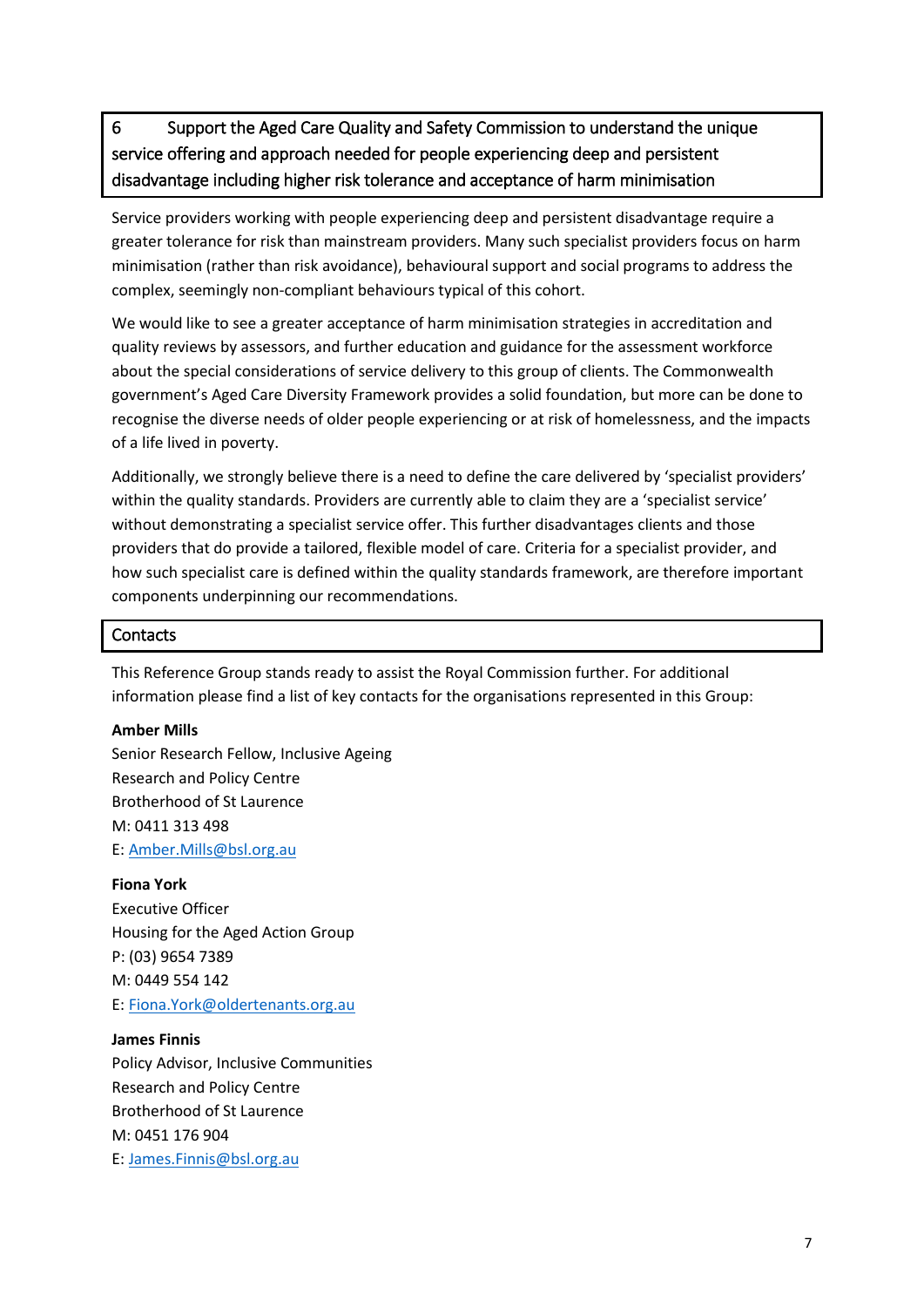#### **Joshua Lourensz**

Executive Director Catholic Social Services Victoria P: (03) 9287 5569 E: [joshua.lourensz@css.org.au](mailto:joshua.lourensz@css.org.au)

#### **Malcolm Shimmins**

Acting GM, Marketised Services VincentCare Victoria P: (03) 9611 9200 M: 0427 325 585 E: [malcolm.shimmins@vincentcare.org.au](mailto:malcolm.shimmins@vincentcare.org.au)

## **Ralph Hampson**

Associate Professor, Director Strategic Engagement Department of Social Work, School of Health Sciences The University of Melbourne M: 0425 172 983 E: [ralph.hampson@unimelb.edu.au](mailto:ralph.hampson@unimelb.edu.au) 

#### **Robina Bradley**

Chief Executive Officer, Company Secretary St Mary's House of Welcome P: (03) 9417 6497 M: 0419 505 975 E: [robina.bradley@smhow.org.au](mailto:robina.bradley@smhow.org.au)

#### **Sally Parnell**

Executive Director Programs, Chief Operating Officer Jesuit Social Services P: (03) 9421 7606 E: [Sally.Parnell@jss.org.au](mailto:Sally.Parnell@jss.org.au)

#### **Stephen Schmidtke**

Executive Director Client Services Sacred Heart Mission P: (03) 9536 8476 M: 0412 230 041 E: [sschmidtke@sacredheartmission.org](mailto:sschmidtke@sacredheartmission.org)

**Tina Melrose** Manager Prague House St Vincent's Hospital Melbourne P: (03) 9231 8600 E: [Tina.MELROSE@svha.org.au](mailto:Tina.MELROSE@svha.org.au)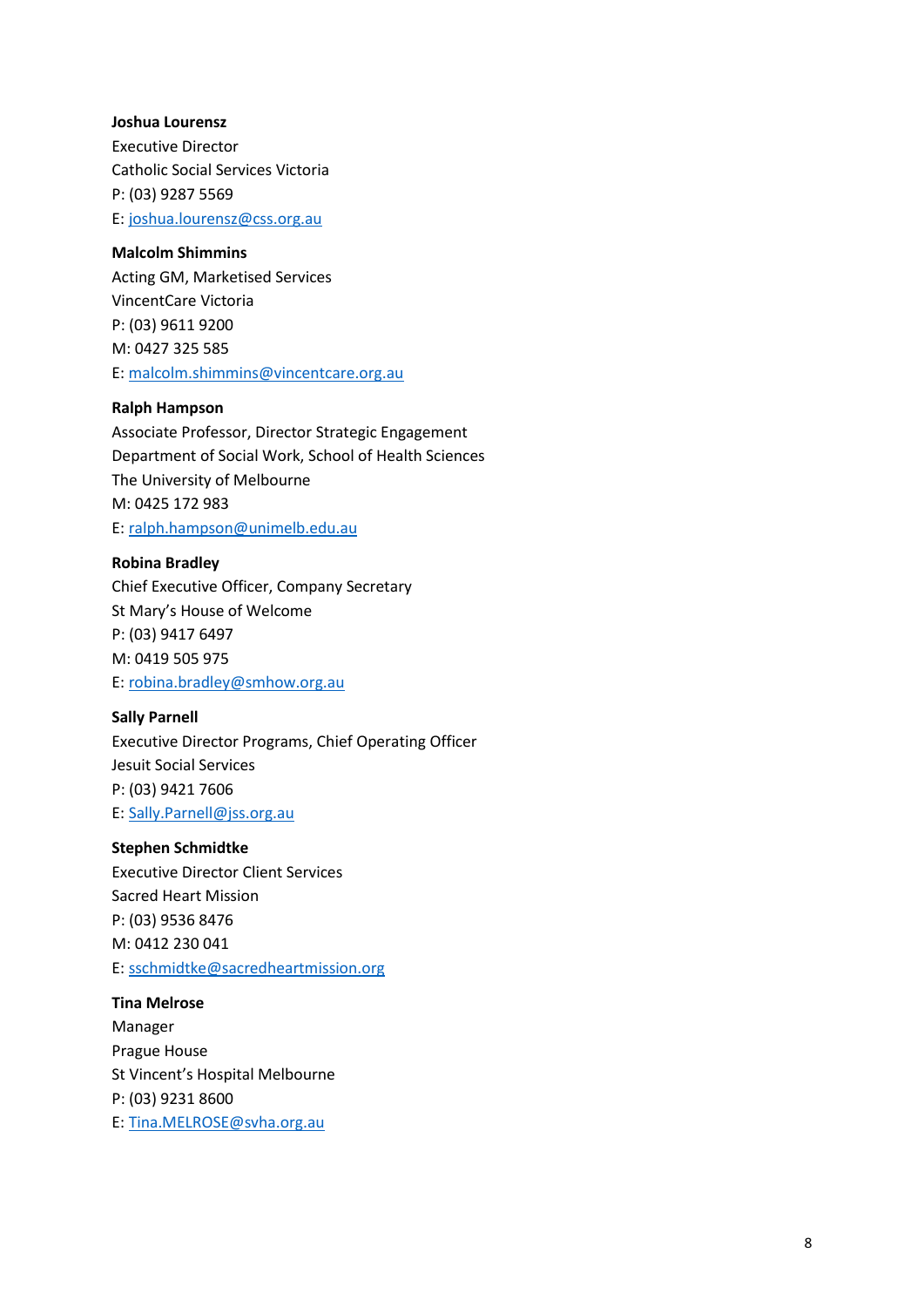## Appendix A: Case studies

## Meet Bob …

Bob is a chronic smoker who was imprisoned for many years due to poverty-driven theft in the middle of his life. He currently resides in a boarding house and experiences outbursts as a result of mental health concerns he has developed, particularly following his release from prison. These outbursts can be confronting for many people and Bob is particularly isolated, with no informal supports. Bob recently had a serious health event and is requiring clinical and social supports. Given his insecure housing and limited education, he finds it difficult to keep and attend medical appointments or determine where to access aged care support. He lacks technical capability to navigate My Aged Care. Bob is hesitant to engage with service providers directly as he does not understand the costs to him and is concerned that he won't be understood or that his mental health issues will be a barrier to him receiving care.

# What could it look like for Bob?

Bob was identified by community outreach as at significant risk and in need of aged care. Engaging with services, Bob was provided with an interim package and case manager who supports him and has the necessary skills and training to understand him and his history. The case manager is able to assist Bob in accessing and attending medical appointments, and to provide reassurance and support to Bob about receiving home nursing care. Bob could benefit from an ongoing relationship with an organisation that not only provides home care services but also connects him with other people.

## Meet Elise…

Elise experienced homelessness in her late 50s following the breakdown of her marriage as a consequence of domestic abuse. Prior to this, Elise had experienced trauma as a child and was moved through the foster system. Elise is currently in public housing, but has tended to move around, staying with others for a sense of safety. Sometimes Elise finds herself with nowhere to sleep for the night. Elise misses a lot of her personal appointments and is difficult to contact as she does not have a consistent phone number. Elise is now in her mid-60s and uses a four-wheeled walker because of multiple chronic health conditions which are exacerbated by her housing situation and constant travelling. Elise knows she's struggling and that she can't live on her own anymore, but she's also scared of entering permanent residential care given her experience in the foster system and concerns about not being safe.

## What it could look like for Elise?

To help Elise retain her independence, ABC Care found her a residential service that supported her periods away and which held a place for her to ultimately return to for clinical care and accommodation. Her freedom to come and go as she pleased empowered her but also meant she kept on top of her clinical care needs and got access to other supports. She enjoys living in a community of people with similar experiences who understand her. Elise now spends less time away from the residential service as she feels reassured and less anxious. The staff also get to know her regular patterns of travel and are able to locate her and encourage her return.